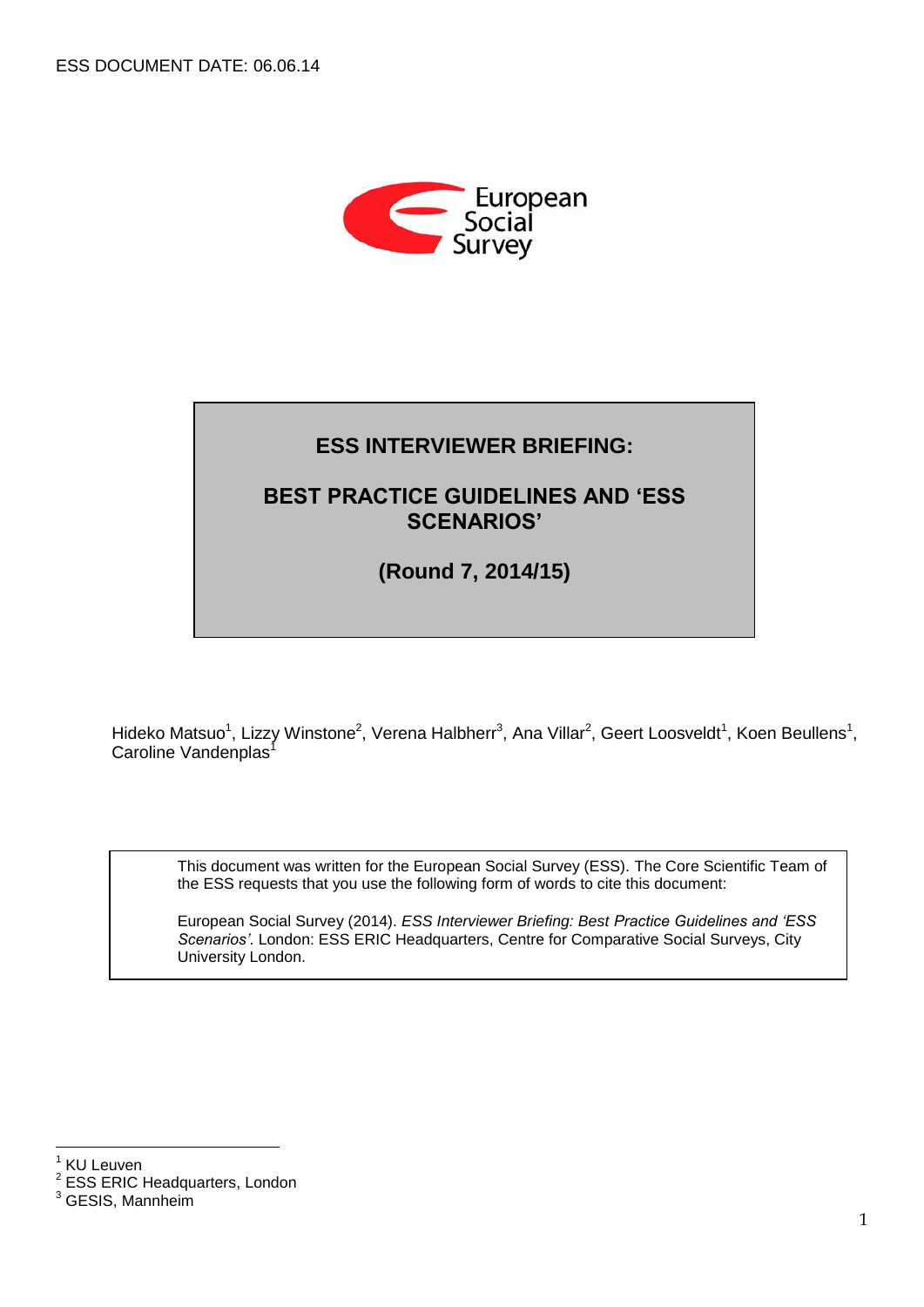#### **Introduction**

Some basic requirements for training ESS interviewers are provided in the 'ESS Round 7 specification for participating countries' and in the Round 7 Project Instructions.

This document is intended to accompany the 'Annotated Source Questionnaire for use in Example Briefing Interview'. During interviewer briefings, all interviewers are expected to use the annotated questionnaire to practice as a group, taking turns to ask questions. Before the example briefing interview, interviewers should also be provided with a number of examples of how to deal with different types of respondents during doorstep interaction (to try to persuade them to take part in the survey), as well as some 'ESS scenarios'. These scenarios cover different situations that have arisen during previous ESS interviews. This document outlines these scenarios and provides points for discussion, as well as guidance on what interviewers should do.

## **Best practice guidelines for ESS interviewers**

The ESS adheres to the principles of standardized interviewing. The goal of standardized interviewing is that differences in the answers of respondents reflect differences between respondents' attitudes rather than differences in how they were asked the questions or how their answers were recorded. The role of the interviewer is key to achieving this. When interviewers behave differently, in terms of how they ask a question, react to the respondent, or record the respondent's answer, 'error' is introduced to the data and can affect the results of the survey<sup>4</sup>.

To keep this error to a minimum in the ESS, it is essential that all interviewers follow the same basic guidelines. These best practice guidelines are outlined below**<sup>5</sup>** .

#### **Doorstep interaction guidelines:**

-

- 1. The interviewer should look at the person who opens the door; be friendly, cheerful and interested.
- 2. The interviewer should speak clearly and not too quickly (particularly if speaking over an intercom).
- 3. With a sample of named individuals, the interviewer should check whether the person to be interviewed lives at that address. The survey should be introduced to the person to be interviewed, not to a third person (the 'gate-keeper') who happens to open the door. The interviewer should emphasize that the interview is intended for the respondent only.
- 4. With an address-based sample, the interviewer should try to explain and apply the method for selecting the respondent indoors rather than on the doorstep.
- 5. The interviewer should try to avoid the gate-keeper refusing on the respondent's behalf.
- 6. If the interviewer manages to speak to the target respondent, they should introduce themselves (showing their identity badge if the respondent asks for it or is suspicious), refer to the introduction letter, and briefly state the reason for the visit.

<sup>&</sup>lt;sup>4</sup> Fowler, F. J. & Mangione, T. W. (1990) Standardized Survey Interviewing: Minimizing Interviewer-Related Error. California: Sage Publications Ltd.

 $<sup>5</sup>$  Some of these guidelines are adapted from the SHARE 2010 Interviewer Project Manual version 4.3</sup>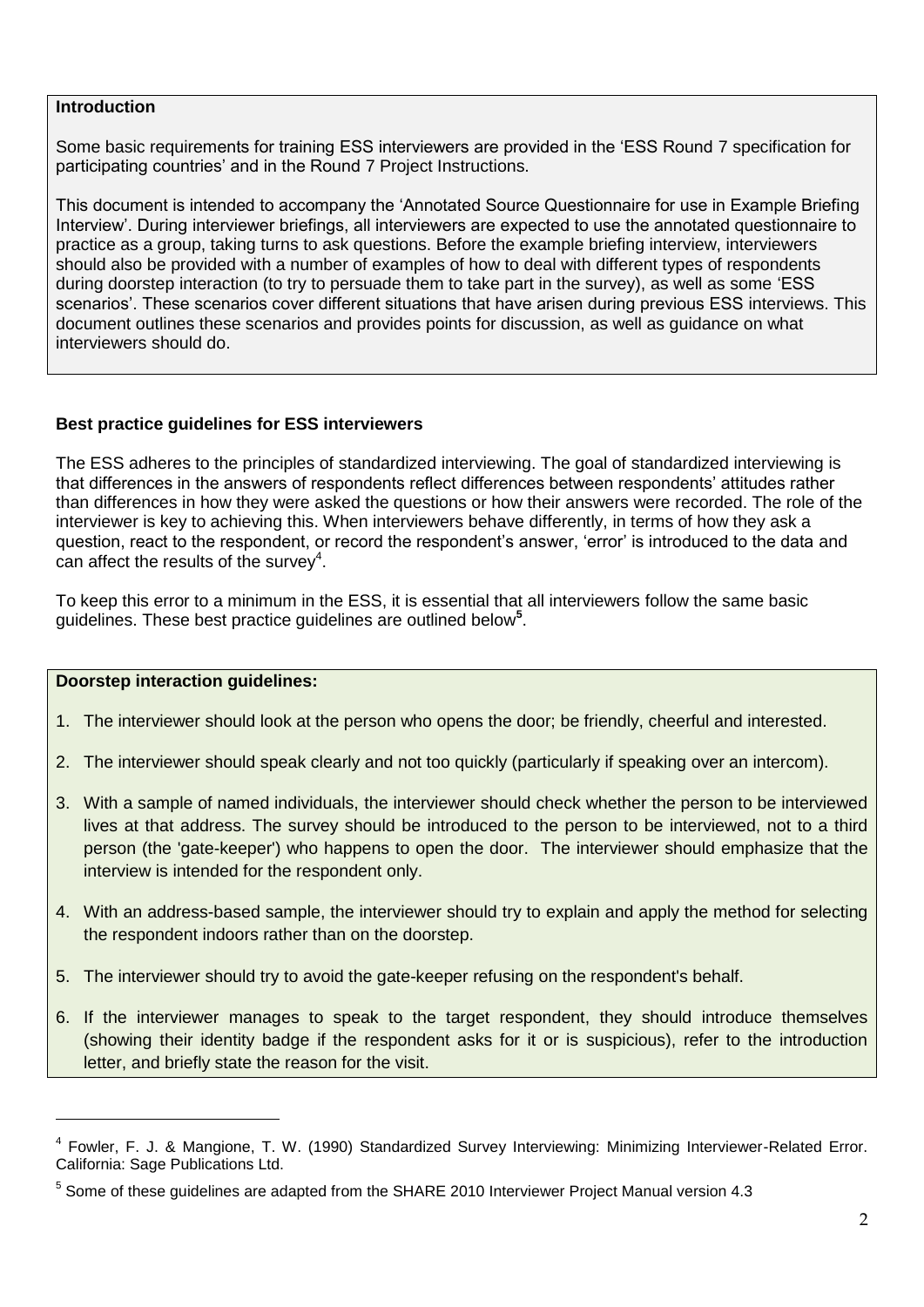- 7. The introduction at the door should be as general and as brief as possible.
- 8. The interviewer should not ask any questions that can easily prompt a negative answer (e.g., "can you spare a few minutes?").
- 9. The interviewer should not give up too easily, but not be too pushy either. It is better to obtain an appointment than a refusal!
- 10. When making an appointment, the interviewer should ask for the respondent's telephone number. The interviewer should do their absolute best to keep to any appointment made.

## **General interview guidelines:**

- 11. The interview should take place in a quiet environment with as few distractions as possible. If possible, only the interviewer and the respondent should be present in the interview setting. If someone other than the respondent is present, the interviewer should explain that it is best for the respondent to be interviewed alone. This helps to ensure that the respondent is focused on the questions being asked, and that their responses are not influenced by someone else's presence.
- 12. The interviewer should never let the respondent see the computer screen (or paper questionnaire if conducted in PAPI). This helps to ensure that all respondents have the same 'stimulus' – i.e. all respondents hear the question and (where appropriate) read the showcard.
- 13. The interviewer should begin the interview with a brief summary of the survey. It may be useful to point the respondent towards the introductory letter provided by the survey agency. The interviewer should highlight that the respondent's name and personal details will be treated as strictly confidential, and that all responses will be anonymous. The interviewer should explain that the interview should take around an hour to complete. They could also explain that at some questions the question and possible response options will be read out to the respondent; at others the question will be read out and the respondent will be asked to choose their answer from a showcard. When the interviewer has answered any queries the respondent may have, the interview should begin.

## **Asking questions:**

- 14. Questions should be read exactly as written in the questionnaire, i.e. the interviewer must not skip or change words. This helps to ensure that all respondents are asked exactly the same question. The questions should be read clearly and at a slightly slower than conversational pace. Respondents should have sufficient time to think and answer each question.
- 15. Whenever a question begins with **CARD X**, the interviewer should ensure that the respondent has the correct showcard in front of them.
- 16. The interviewer should never make assumptions about the respondent's answers, e.g. by skipping a question or starting a question with "I know this probably doesn't apply to you, but..." This sort of phrase could influence a respondent's answer.
- 17. Before accepting the respondent's answer, the interviewer must be sure that the respondent has heard the entire question. This is important for helping to ensure that all concepts in the question are being considered by the respondent. If the respondent interrupts the interviewer before hearing the whole question, the question should be repeated to ensure the respondent hears it through to the end. This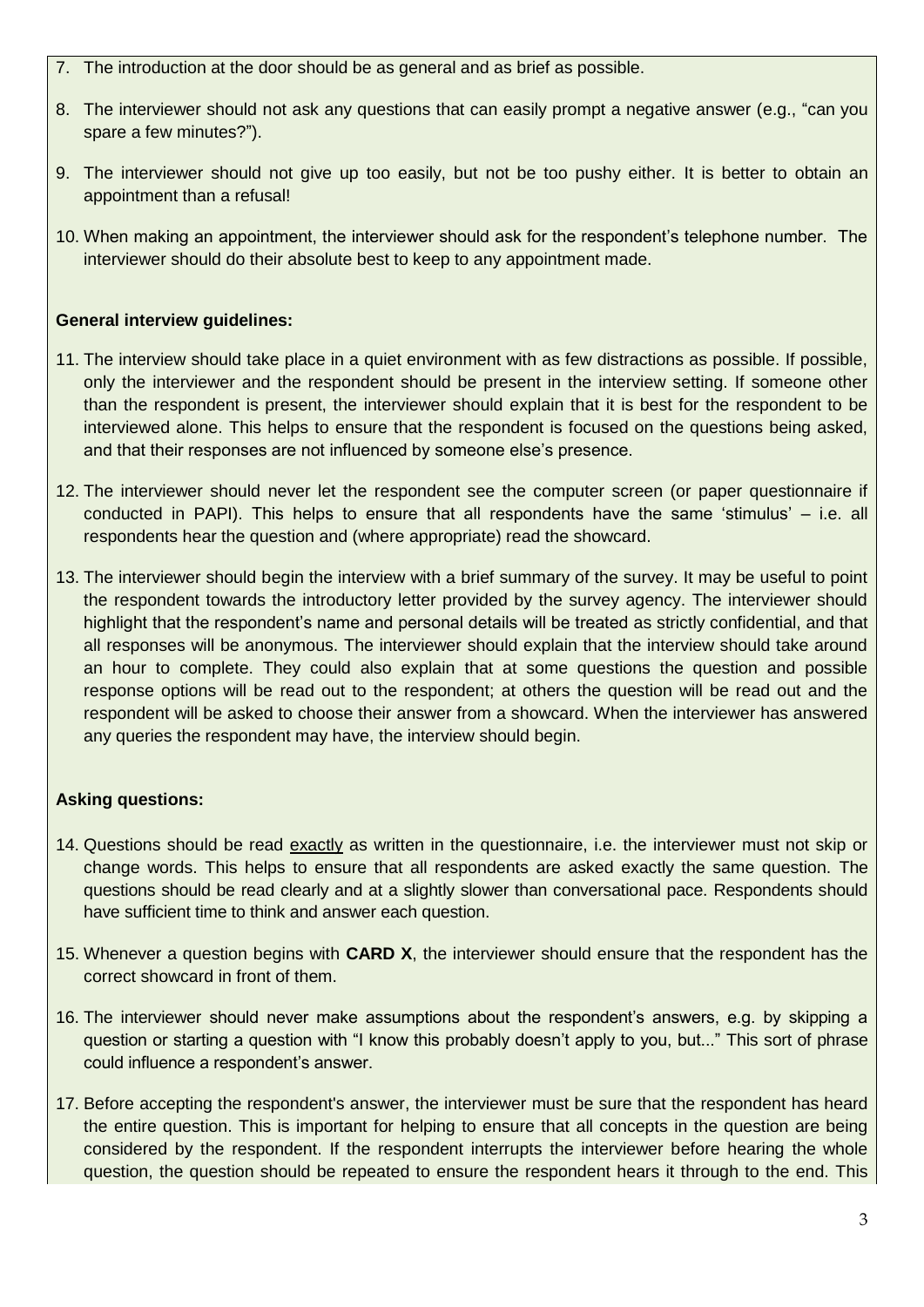helps to ensure that all respondents hear exactly the same question, including the same response options.

18. Where response options appear in brackets, these should NOT be read out to respondents. For example, "don't know" should not be read out to respondents. This code should only be used when the respondent says "don't know".

#### **Reacting to respondents' answers:**

- 19. The interviewer should try to remain neutral in their reactions to the respondent's answers, or to the questions, i.e. take care not to sigh or laugh when reading the question, and never agree or disagree with respondents' answers. This is important for helping to ensure the respondent's answer is not influenced by the interviewer.
- 20. If the interviewer repeats a question, it should be re-read in the same words, i.e. as it appears in the questionnaire. The interviewer should not try to re-phrase the question.
- 21. If the respondent asks for repetition of response options, the interviewer must repeat all response options.
- 22. The interviewer should not give definitions of terms within a question if requested by the respondent (unless explicitly stated in an interviewer note or project instructions). This helps to ensure that all respondents are asked the same question. It is important to avoid respondents being given different definitions of terms.
- 23. If the respondent says "don't know" the interviewer should accept this answer and move on to the next question.
- 24. If the respondent appears to contradict what he or she said earlier, the interviewer should accept this and move on to the next question.
- 25. The interviewer should never assume how to interpret an answer onto a scale. For numeric scales, the respondent should always be asked to provide the number themselves. It is important that the answers that are coded are those given by the respondent (rather than the interviewer's interpretation of the respondent's answer).
- 26. If the respondent starts to elaborate on their answers, digresses or attempts to engage the interviewer in conversation, the interviewer should use neutral feedback, such as silence, or a phrase such as "we have a lot of questions to get through, so let's move on".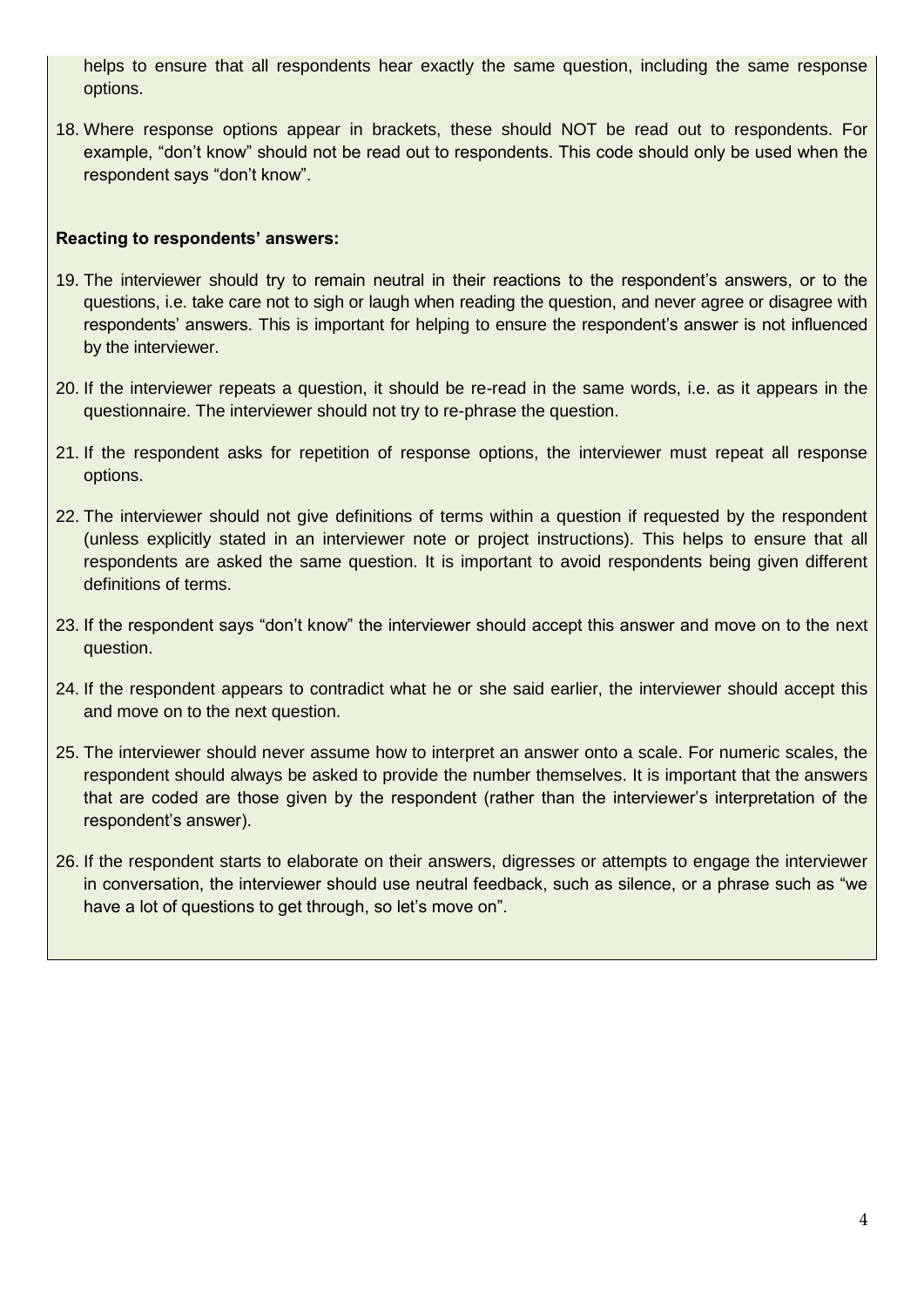## **Examples of how to deal with different types of respondents during the doorstep interaction**

How the interviewer persuades a potential respondent to cooperate can be further illustrated and elaborated on based on the *different types of respondents*. The examples below are based on a number of frequently occurring reactions from respondents. For each type, the interaction is discussed and it is indicated how the interviewer can respond, given the principles set out above that may play a role in the decision-making process of the respondent. In every case, it is important that the interviewer responds in a creative and inventive manner to the different situations that may arise during the doorstep interaction. Contrary to the interaction during the interview, the doorstep interaction should not be standardized.

#### *Reluctant and uninterested respondents*

Respondent: *"I am not interested in that sort of study."* Interviewer: *"That is what makes your answers even more important. This study will only reflect everyone's opinion if different types of people take part, which means: people who are very interested in this topic as well as people who are not interested."* Respondent: *"I would never take part in that."* Interviewer: *"This study will make it possible to gain a correct and thorough picture of people like you. This can be taken into account when specific measures are drawn up. You will understand that it is very important for us that you take part. We can also guarantee that your responses will be treated as strictly confidential. That is done by combining everyone's answers, which makes it impossible afterwards to discover what your specific replies were. Details like your name and address will not appear anywhere."*

Here, the respondent's reaction is addressed, but a reversal strategy is used (*even the opinions of people who are not very interested are important*). The interviewer could also point out the relevance of the study and emphasize that it is a confidential study (to reduce fear and put the respondent at ease). It can also be noted that the survey gives the respondent an opportunity to voice their opinion, and that most people find it interesting to take part in the study.

## *Very busy respondents*

Respondent: *"I don't have time for that."*

*"How long will it take?"*

Interviewer: *"I understand that I have come at a bad time and that you are busy, but it is important that we also learn about the opinions of busy people. Let's make another appointment; it does not need to take up too much time, the main thing for us is that you take part…"*

A reversal strategy is also used on this occasion. The interviewer explicitly addresses the respondent's argument (*I understand that you have little time*). The argument of the respondent is taken seriously, but the argument is used to formulate a counterargument (*it is important to find out the opinions of busy people*).

It is impossible for the interviewer to know what activity the respondent was engaged in, and they may be busy with something important. It is therefore advisable not to be pushy. If the respondent really does not have any time, it is better to spend effort on obtaining an appointment rather than engaging in persuasion that is likely to fail. Interviewers must never begin an interview when they know they will not have enough time to complete it. Correct information about the duration of the interview should be given.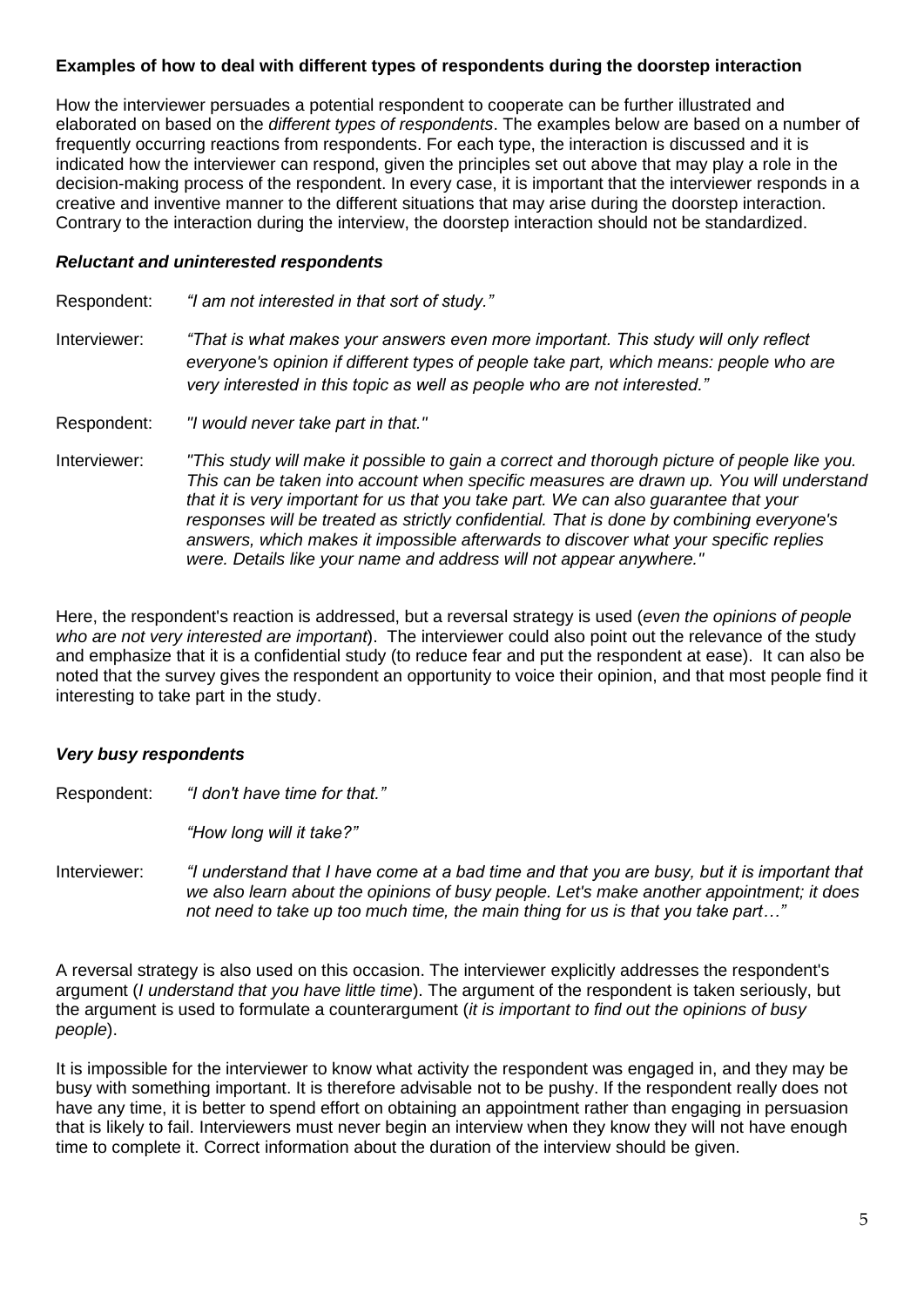Many people say that they don't have time, simply to get rid of the interviewer. If the interviewer thinks this is the case, they can reassure the respondent that it won't take very long. They can make an estimate of the average duration of the interview, remarking that in the case of the respondent the interview will probably take less time, that way reducing the cost to the respondent. The respondent may therefore wish to do something in return and grant the request for cooperation. The interviewer should be careful not to use the caveat that the interview won't take long 'if you give your full cooperation'. This may scare off the respondent because it means that there is a good and a bad way to undergo an interview. It is better for the interviewer to say they are very familiar with the questionnaire and that they can support the respondent to complete it. The interviewer must never make the respondent responsible for the duration of the interview.

#### *Respondents with additional questions*

Respondent: *"How did you come to choose me?"* Interviewer: *"We are unable to interview everyone on this subject, so we need to select a number of people at random from the whole population. You have been randomly selected and we are unable to substitute you with someone else as this would bias the results."* Respondent: *"What will you do with my answers?"*

Interviewer: *"After all the interviews have been completed, everyone's answers are combined to build up a general picture. It will be no longer possible at that stage to know which answers came from you and you cannot be identified from the data. I can assure you that any information you give us will be treated as strictly confidential."*

Asking questions is not usually a sign of reluctance, so it is not usually a sign of respondents being difficult. With respondents who ask questions, the interviewer can assume that they want to be reassured and to obtain information. When respondents see that an effort is being made to explain to them what it is about, they will be more willing to cooperate in exchange. If the respondent is distrustful of how their details were obtained, interviewers can reassure them that the research organization has the relevant authority to obtain a list of names/addresses. The interviewer can also emphasize the confidential nature of the study for further reassurance.

## *The 'ignorant' respondent*

| Respondent:  | "I don't know anything about that."                                                                                                                                                                                                                                                                                                                  |
|--------------|------------------------------------------------------------------------------------------------------------------------------------------------------------------------------------------------------------------------------------------------------------------------------------------------------------------------------------------------------|
| Interviewer: | "The survey is about what people think about a number of issues, such as It is about<br>your opinion and it does not require any special knowledge."                                                                                                                                                                                                 |
| Respondent:  | "Why don't you ask my neighbour?"                                                                                                                                                                                                                                                                                                                    |
| Interviewer: | "For our study, it is important to hear your opinion. You have been selected at random.<br>Using this technique means that everyone has an equal chance of taking part in a survey,<br>which means we get a truly representative picture of everyone in the country. We cannot<br>substitute you with your neighbor as this would bias the results." |

Here, the respondent is also asking for reassurance. The interviewer must emphasize that the questions are about opinions (what do people think about something), rather than about knowledge (what do people know about something). If necessary, the interviewer could explain that most questions are closed questions, and that the range of answers will usually be provided for the respondent to choose from. The interviewer could also say they will help if the respondent gets into difficulties, though any help provided must of course be limited to actions that do not contravene the rules for standardized interviewing (see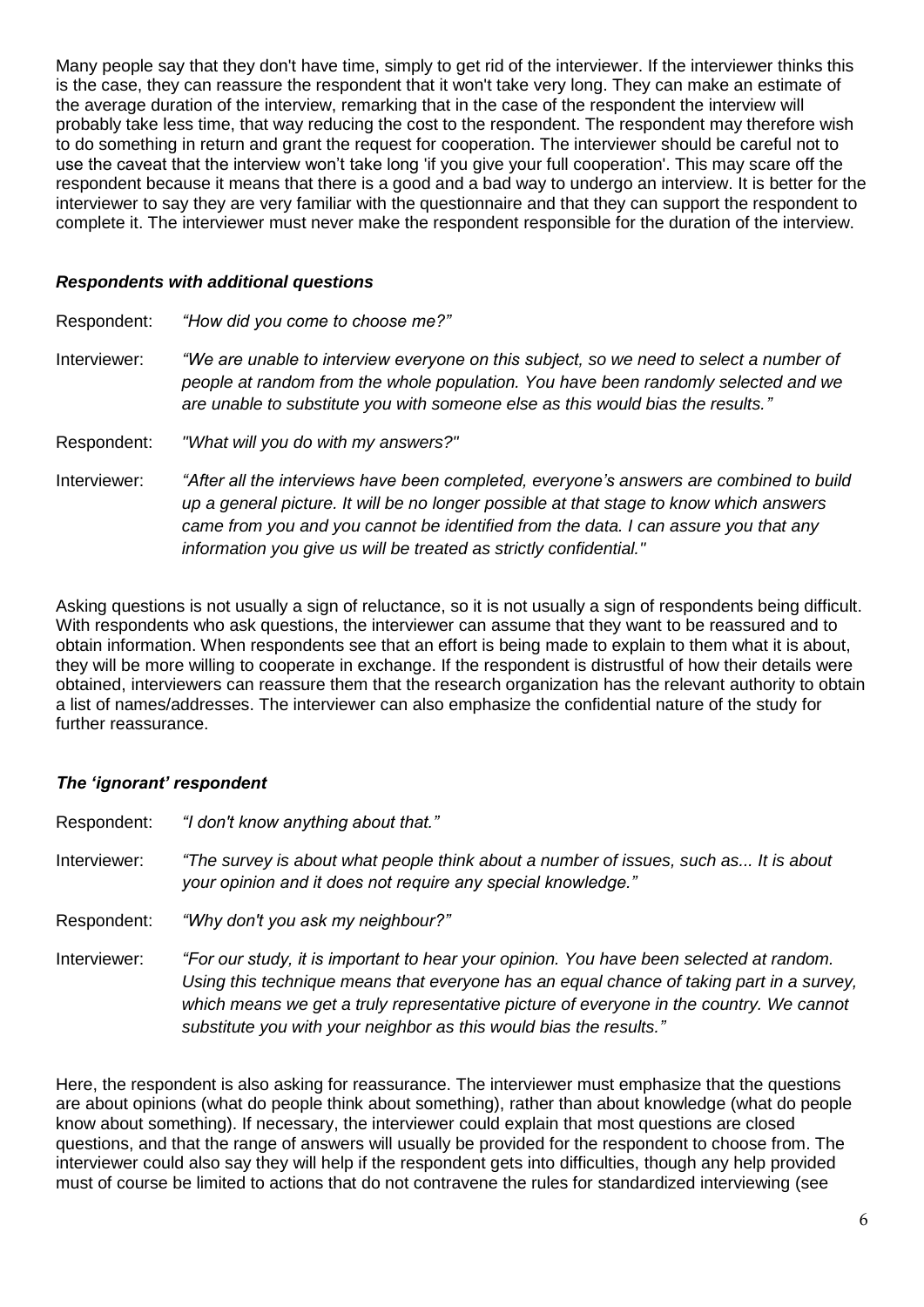guidelines provided above). The interviewer can also reassure the respondent that most people do not find the survey difficult. As far as any referrals to neighbors are concerned, a simple explanation can be given about the need to randomly select people to take part.

#### *The 'veiled sales call'*

Respondent: *"I don't buy anything at the door."*

Interviewer: *"This is a scientific study that does not involve any sales or advertising. I would like to ask you a few questions in relation to... "I am an interviewer from..."*

People may refuse if they assume the visit is a sales call. It is important that the interviewer explains that this is not the case and that the respondent would be cooperating with a study about social sciences, which is definitely not for the purpose of selling something afterwards. It may also be helpful to assure respondents that their details will not be passed on to commercial organizations (the survey organization should advise interviewers on their policies regarding data protection). Mentioning the name of the agency or principal is often a reference for respondents and can reassure them of the interviewer's authority. Showing an identity badge and an information letter or leaflet (if available) may also help. The interviewer can mention a few topics that will be raised during the interview, which he/she thinks that the respondent will find interesting.

#### *'Bad experience'*

Respondent: *"Last time I took part in a survey it was a big disappointment."*

Interviewer: *"What exactly went wrong?"*

The interviewer should ask what went wrong on the previous occasion if the respondent has had a negative survey experience in the past. This gives a better insight into the best (tailored) arguments to use to persuade the respondent to take part. If a survey lasted too long last time, for example, this issue can be addressed by mentioning the correct expected duration. However, interviewers should take care not to discredit other researchers or studies.

#### *Respondents in specific situations*

Respondent: *"I am far too old for this."*

Interviewer: *"It is really important for us to learn about the opinions of all groups of people, young and old, male and female. We would really appreciate it if you would consider taking part in this study."*

The interviewer must point out that everyone's opinion matters, including that of older people. The interview can be presented as a unique opportunity to voice an opinion. The interviewer should mention the benefits of taking part in the survey, such as gaining a new experience and having a conversation about various themes the respondent probably has some experience of. With older people, the interviewer may need to speak more slowly and loudly, though without being patronizing. It is important to put the respondent at ease using one's identity badge and reference to the introductory letter if applicable.

Respondent: *"I'm too ill to take part."*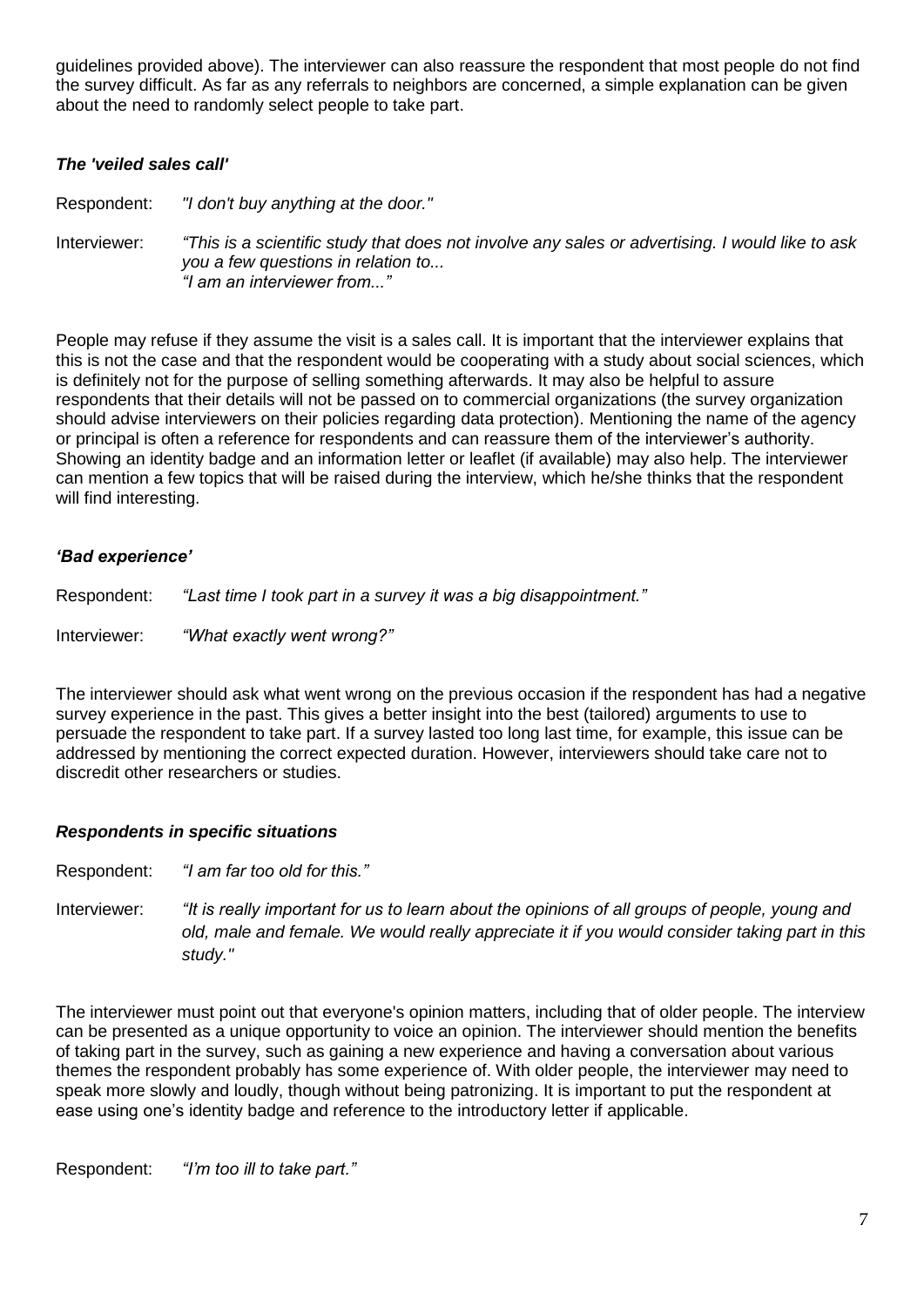Interviewer: *"I am sorry that I am calling at such an inconvenient time. I can easily come back some other time. What would be a good day for you…? I hope you get better soon."*

With someone who is ill, the interviewer can propose to return another time. If the situation is not expected to improve during the fieldwork period, the interviewer should accept this and complete the contact form accordingly.

Respondent: *"I cannot take part in this because of my job."*

Interviewer: *"We would like to hear your opinion as a citizen. The information you provide is completely anonymous…"*

Some respondents will be reluctant to take part in opinion surveys because of their professional activity. For example, civil servants and police officers may not wish to cooperate with surveys on racism. With these people, it is important to emphasize anonymity: the respondent's name will not be seen by data users and will not be linked to their opinions. The interviewer could also explain that they would be participating as an ordinary citizen.

People from other cultures may also be suspicious of the interviewer. They may not be familiar with this type of research, or they may feel as though they have been specifically targeted because they belong to a specific culture. If this is the case, the interviewer can once again refer to the random sample selection and present the survey as an opportunity for the respondent to express their opinions.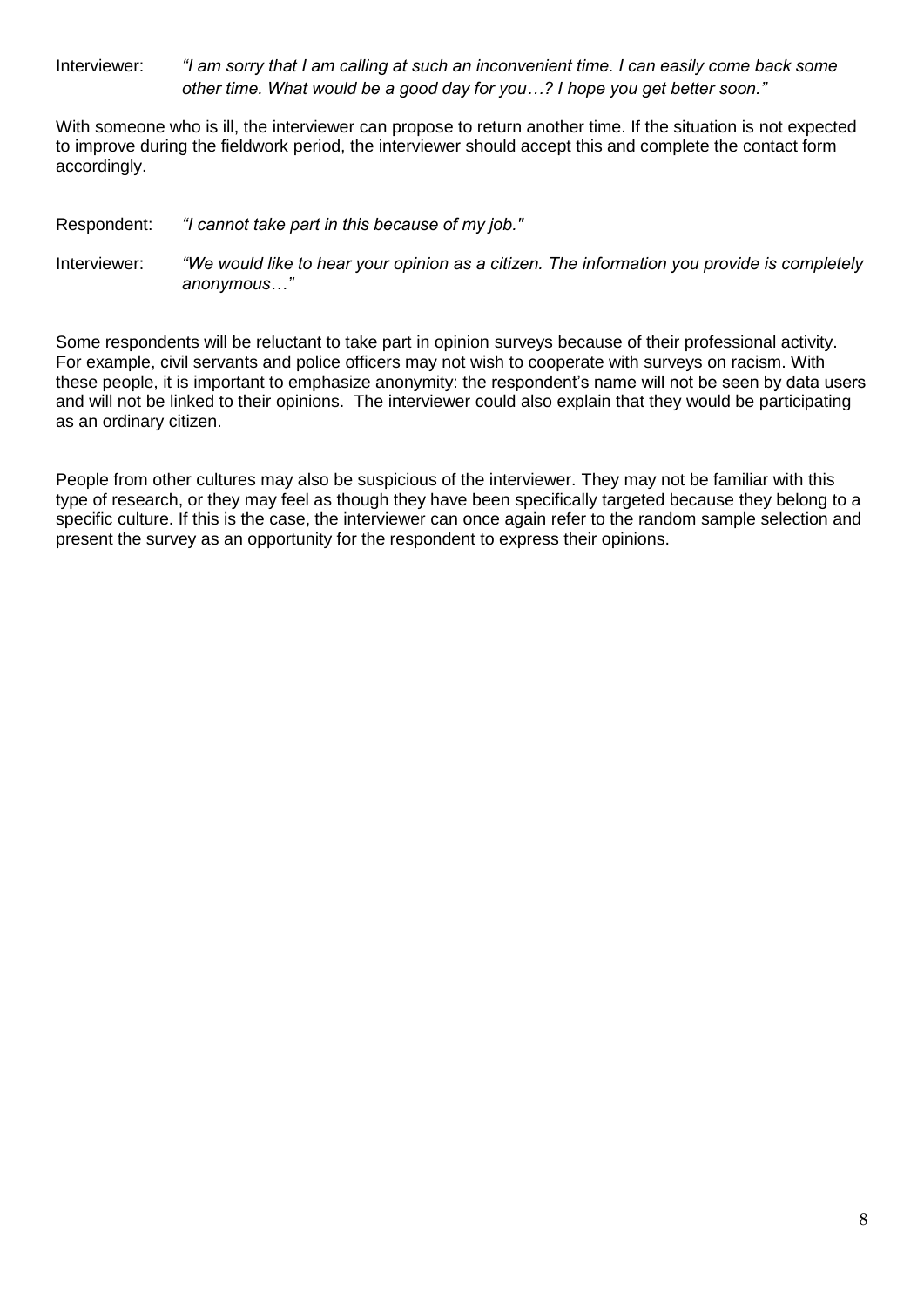#### **ESS Scenarios**

In the following few pages we set out some specific scenarios that may occur during an ESS interview. Further information should be provided during the briefing session on filling out contact forms, recording observable data, refusal conversion activities, etc. The purpose of this section of the briefing is to focus on standardized interviewing, to ensure that all ESS interviewers are trained to deal with certain scenarios in the same way.

These scenarios are not intended to be regarded as item-specific, but illustrate problems that may arise in actual interviews<sup>6</sup>. It is not expected that many complex problems would occur during an interview. This training is intended to prepare interviewers to deal confidently with problems that may arise.

For each scenario, the setting is explained and the dialogue is presented in red, bold text.

For each scenario observed, interviewers should discuss the following questions:

- 1. Was the interview carried out in a standardized manner? Referring to the best practice guidelines, which items were successfully carried out (refer to 'RULE X')?
- 2. Referring to the best practice guidelines, which items were not successfully carried out (refer to 'RULE X')?

 6 These scenarios draw on some examples from audio tapes collected by each interviewer as part of interviewer evaluation in autumn 2010 (Round 5) in Belgium (Flanders). We thank Mr. Dries Tirry, National Coordinator of Flanders, in allowing us to make use of these useful observations from the audio tapes and evaluation materials.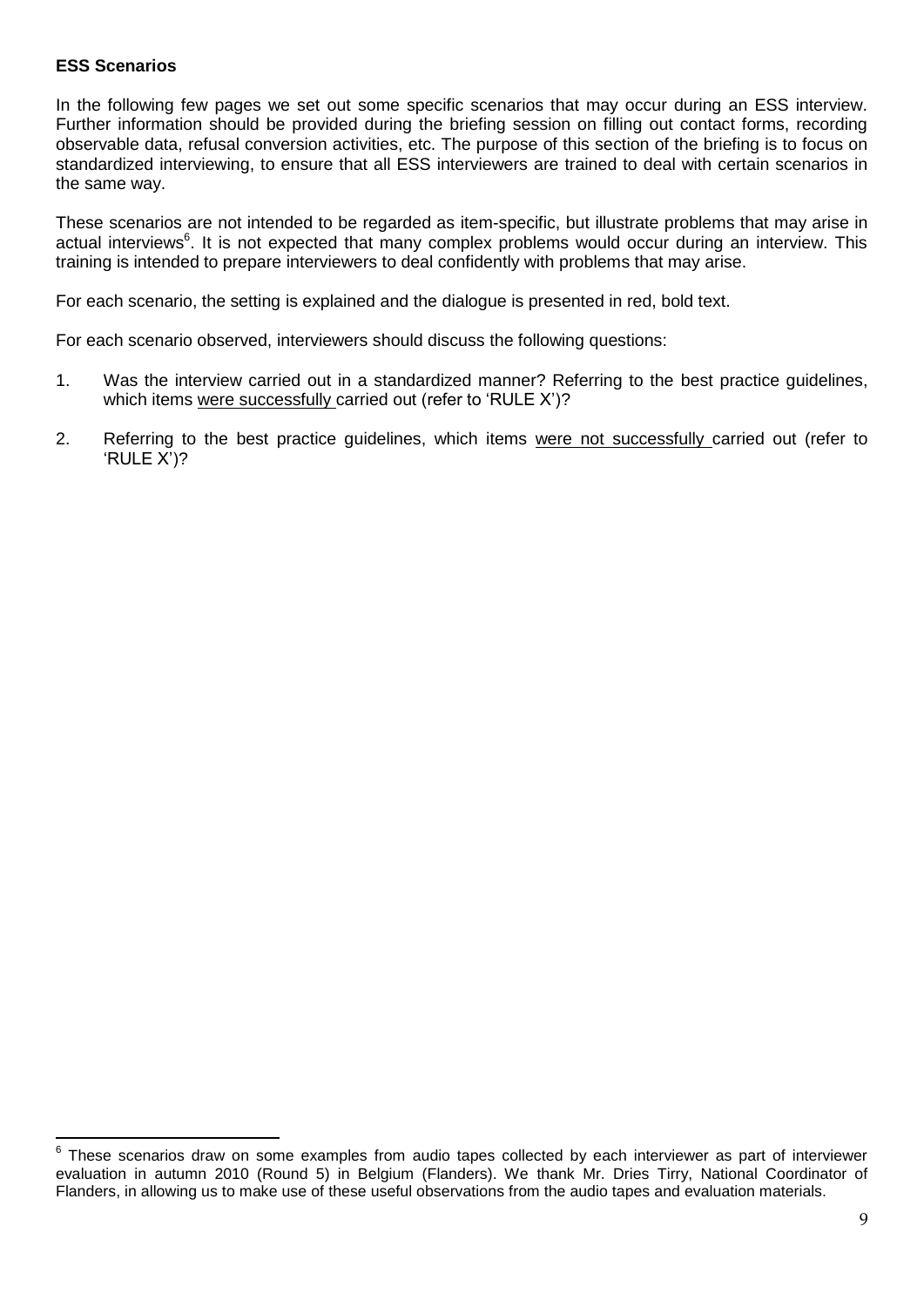## **Scenario 1: HOW TO START THE INTERVIEW**

The interviewer visits the household after having set up an appointment. The interviewer rings the doorbell. The door opens. A woman appears at the door with a scary dog.

The interviewer shows his ESS badge and says **"Good afternoon, my name is H. I have an appointment with Mr. L for an interview. I believe he is at home".**

The woman says **"Oh yes. We were waiting for you, please come in. My name is L, yes, Ms. L and I am Mr. L's partner. This lovely one is called Max"** (pointing towards the scary dog, who is making the interviewer feel uncomfortable).

The interviewer says **"Oh I see. Thank you very much"**.

The interviewer enters the house, then the hall, and then a living room.

Mr. L is waiting in the living room sitting in a wheelchair.

Ms. L sits down next to Mr. L with Max (on a leash).

Mr. and Ms. L smile at the interviewer. The interviewer smiles too, and sits down on the sofa as indicated by Ms. L's hand gesture. The interviewer opens his computer in front of them and puts the computer in front of them.

The interviewer says **"Okay, let us start with the first question. A1".**

#### **The following issues with scenario 1 should be addressed:**

- 1. RULE 1: The interviewer should ensure that the interview is carried out in a quiet place where interruptions will be unlikely.
	- a. Neither Ms. L nor Max (the dog) should be present in the interview setting. The interviewer should either politely ask Ms. L and Max to leave the living room or propose another room so that there is only Mr. L and the interviewer in the interview setting.
- 2. RULE 2: The interviewer should never let the respondent see the computer screen (or paper questionnaire if conducted in PAPI).
	- a. The interviewer should open the computer or paper questionnaire discreetly, and not in front of Mr. L. It is helpful for the interviewer to sit close enough for the respondent to hear them clearly, but not so close that they can see the computer screen (or paper questionnaire).
	- b. The interviewer should give the showcards to Mr. L before the interview starts. Mr. L should also be told which showcard to refer to at each question (throughout the interview).
- 3. RULE 3: The interviewer should begin the interview with a brief summary of the survey.
	- a. The interviewer should highlight that Mr. L's name and personal details will be treated as strictly confidential, and that all responses will be anonymous. The interviewer should explain that the interview should take around an hour to complete. They could also explain that at some questions the question and possible response options will be read out to Mr. L; at others the question will be read out and Mr. L will be asked to choose his answer from a showcard. When the interviewer has answered any queries Mr. L may have, the interview should begin.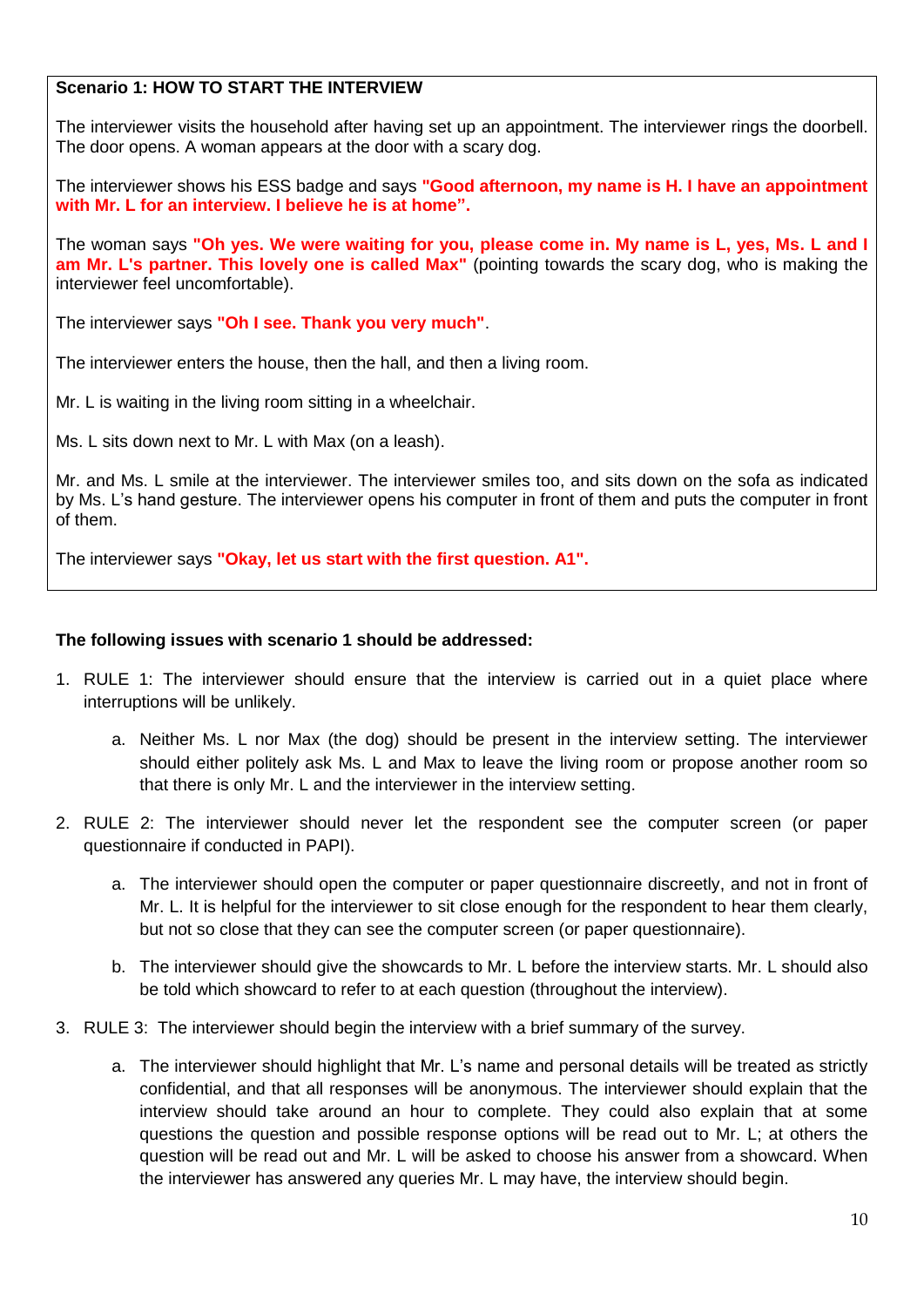## **Scenario 2: QUESTION WITH SHOWCARD 1**

After the interviewer optimizes the interview setting (see scenario 1), the interviewer reads out the first question (A1) to Mr. L.

**A1 CARD 1** On an average weekday, how much time, in total, do you spend watching television? Please use this card to answer.

| No time at all                                | 00 | GO TO A3      |
|-----------------------------------------------|----|---------------|
| Less than $\frac{1}{2}$ hour                  | 01 |               |
| $\frac{1}{2}$ hour to 1 hour                  | 02 |               |
| More than 1 hour, up to $1\frac{1}{2}$ hours  | 03 |               |
| More than $1\frac{1}{2}$ hours, up to 2 hours | 04 | <b>ASK A2</b> |
| More than 2 hours, up to $2\frac{1}{2}$ hours | 05 |               |
| More than $2\frac{1}{2}$ hours, up to 3 hours | 06 |               |
| More than 3 hours                             | 07 |               |
| (Don't know)                                  | 88 |               |

The interviewer mumbles **"Ummmmm, let me read this. Ummmmm, on a weekday, ummmmm, how much time do you spend watching… (pointing to the TV)? Can you use the card?"**

Mr. L leans towards the interviewer so as to hear what the interviewer is saying.

The interviewer says **"Yes, this question is about how long you watch TV when you are at home, you know? I guess (looking at Mr. L) you are mostly at home? It could be more than 3 hours if you are at home all day?"**

Mr. L says **"I am at home a lot during the day".**

The interviewer says **"So would you say more than 3 hours?"**

#### **The following issues with scenario 2 should be addressed:**

- 1. RULE 4: Questions should be read at slightly slower than a conversation pace. Interviewers should speak clearly.
	- a. The interviewer should speak as clearly as possible. If it is obvious that Mr. L is struggling to hear the question the interviewer should repeat the entire question in a louder voice.
- 2. RULE 4: Questions should be read exactly as written in the questionnaire.
	- a. The interviewer should always read the question wording exactly as is it written, without deviation. In the example above, the interviewer replaced or missed several words from the question, e.g. '*average* weekday', 'in total', 'do you spend watching *television*?'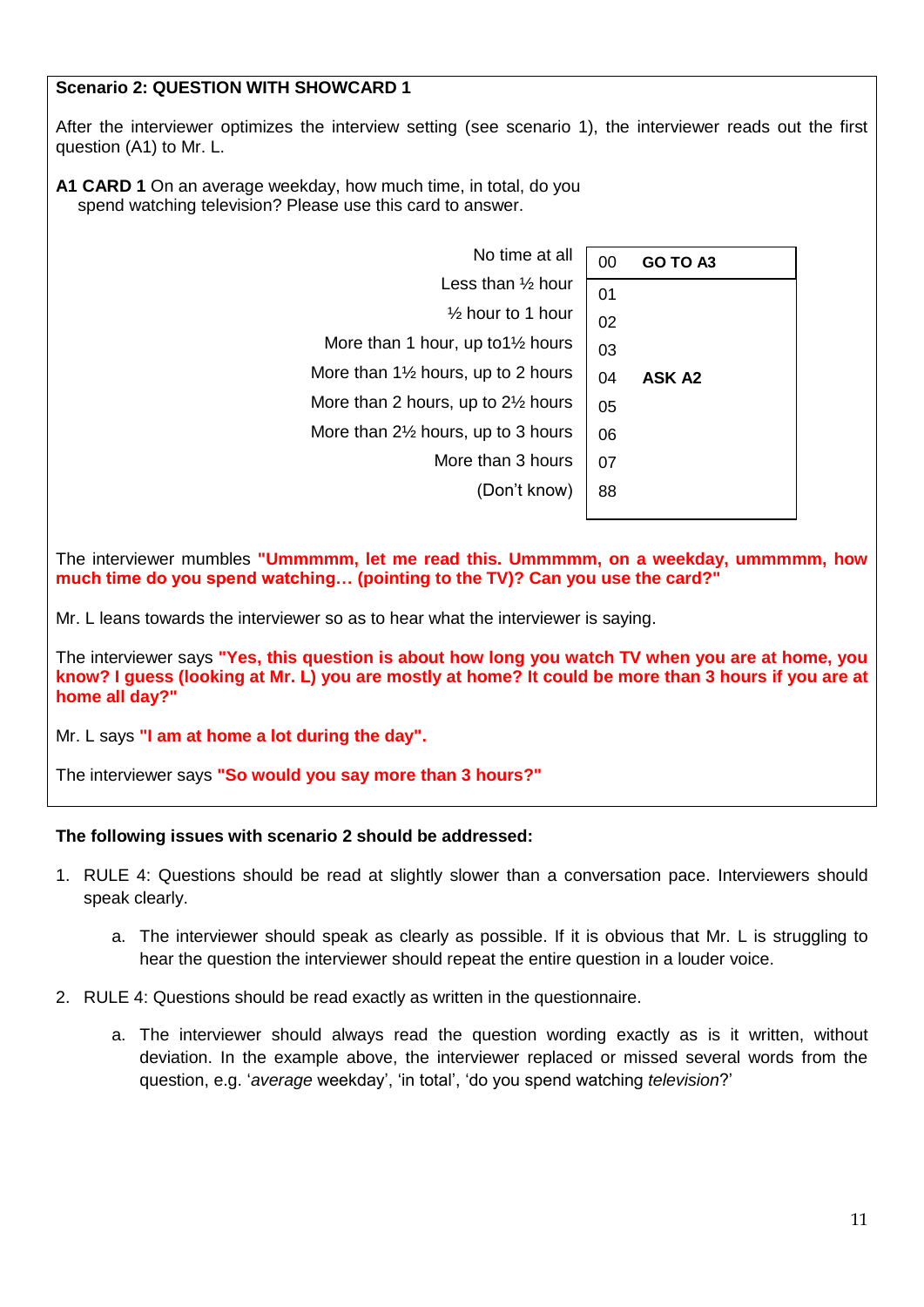- 3. RULE 6: The interviewer should never make assumptions about the respondent's answers.
	- a. In the example above the interviewer assumed that Mr. L spent a lot of time at home, and therefore would watch a lot of television. The interviewer must never direct or lead the respondent to a particular answer
- 4. RULE 4: Respondents should have sufficient time to think and answer each question.
	- a. In this example, the interviewer is not allowing Mr. L to consider the question properly before the interviewer tries to lead him to a response.
	- b. If Mr. L cannot give an answer after considering the question properly, the interviewer can accept a "don't know" response and move on to the next question (see RULE 13).
- 5. RULE 10: If the interviewer repeats a question, it should be re-read in the same words
	- a. In the example above the interviewer re-phrased the question in his own words when Mr. L failed to hear the first time. This is never allowed!
	- b. If Mr. L did not hear the question properly the interviewer should repeat the question clearly (exactly as it is written).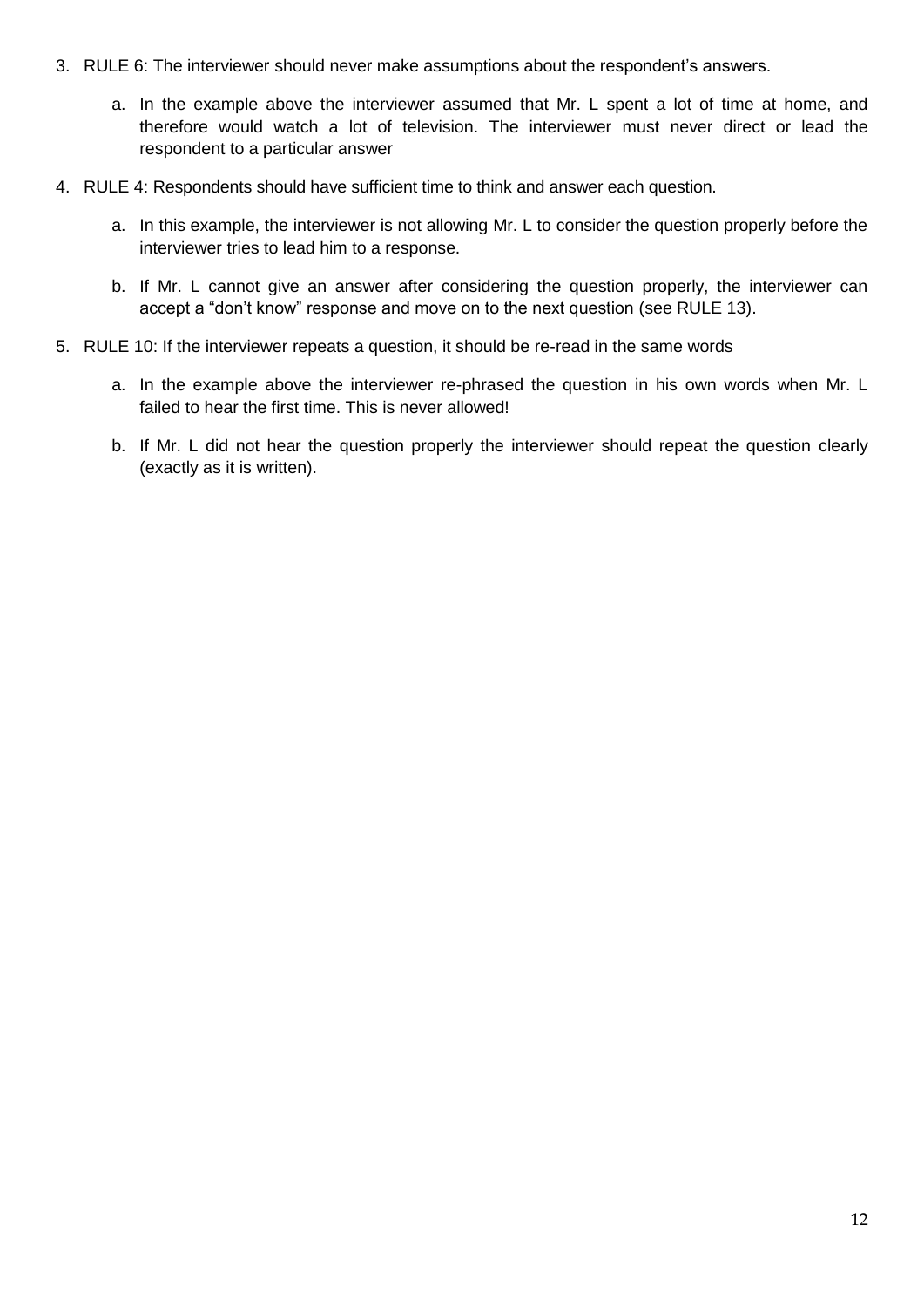## **Scenario 3: HOW TO DEAL WITH SENSITIVE QUESTIONS**

The interview progresses to section C.

**C9** Do you consider yourself as belonging to any particular religion or denomination?

| Yes          | 1 | <b>ASK C10</b>   |
|--------------|---|------------------|
| No           | 2 | <b>GO TO C11</b> |
| (Don't know) | 8 |                  |

## **C10** Which one?

| <b>Roman Catholic</b>         | 01 |
|-------------------------------|----|
| Protestant                    | 02 |
| Eastern Orthodox              | 03 |
| Other Christian denomination  | 04 |
| Jewish                        | 05 |
| Islamic                       | 06 |
| Eastern religions             | 07 |
| Other non-Christian religions | 08 |

The interviewer says with a sigh **"Here is something about religion – I don't like asking this question, I think it's a personal thing".**

Mr. L says **"That's OK".**

The interviewer notes a crucifix on the wall of Mr. L's living room and says **"Maybe this is obvious, but do you consider yourself as belonging to any particular religion or denomination?"**

Mr. L responds **"Well, you know, I think I do believe in God and I also pray. You know, last time, when my best friend passed away, I really thought…"** (Mr. L talks at length about his religious feelings).

Mr. L continues to speak, while the interviewer codes "1 - Yes" at C9 and "01 - Roman Catholic" at C10.

## **The following issues with scenario 3 should be addressed:**

- 1. RULE 9: The interviewer should try to remain neutral in their reactions to the respondent's answers, or to the questions.
	- a. The interviewer's behaviour is inappropriate in this example. The interviewer should never indicate their own feelings about an issue, or about one of the questions in the survey.
	- b. The interviewer should also avoid sighing. Both these types of behaviour could influence Mr. L's response.
- 2. RULE 6: The interviewer should never make assumptions about the respondent's answers.
	- a. In this example it is inappropriate for the interviewer to make assumptions about Mr. L's religious beliefs based on the crucifix he sees on the wall of the living room.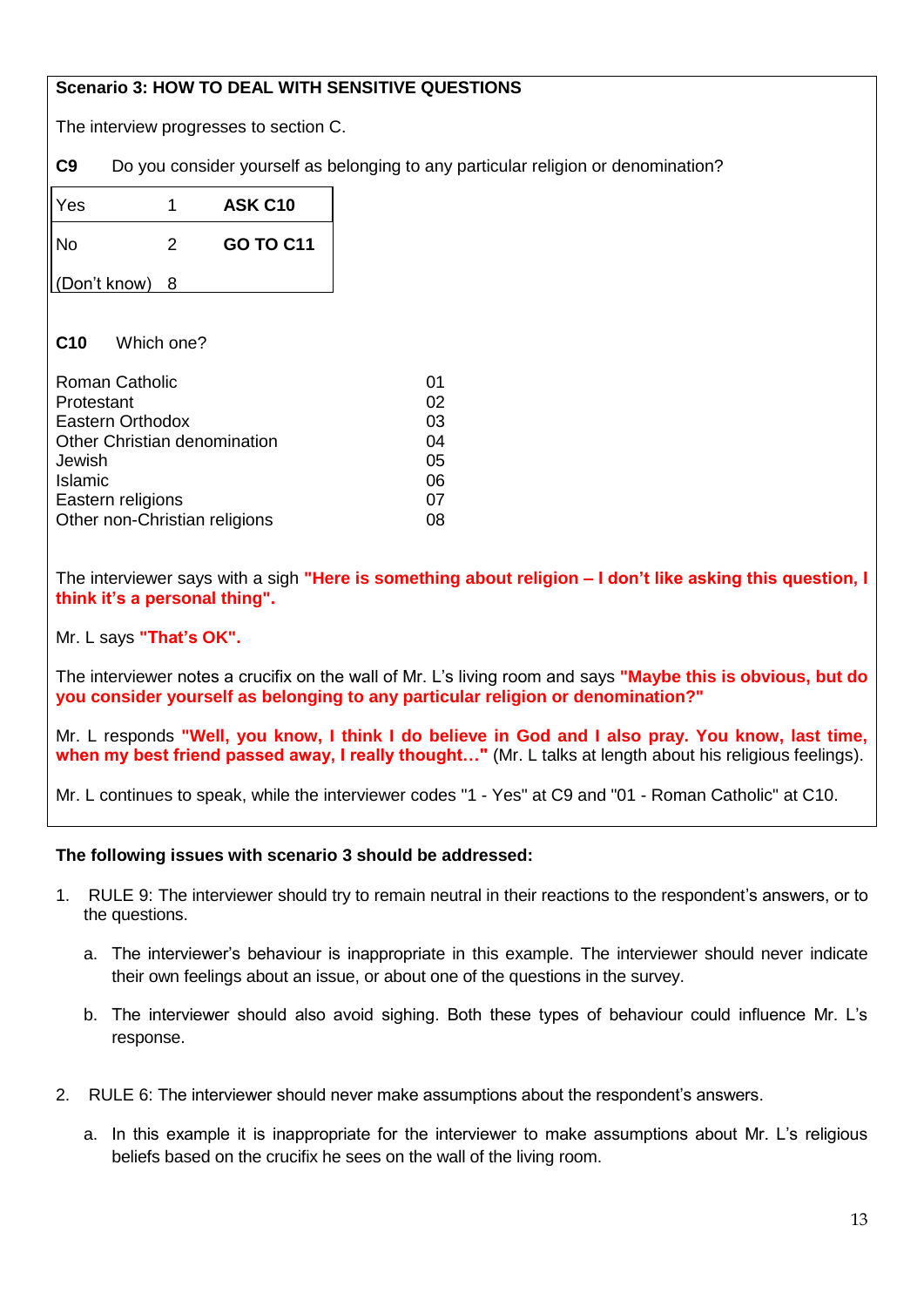- b. To avoid biasing the results of the survey, the interviewer should read the question as it is written (without introducing any unnecessary caveats, such as "maybe this is obvious...") and let Mr. L provide an answer himself.
- 3. RULE 16: If the respondent starts to elaborate on their answers, digresses or attempts to engage the interviewer in conversation, the interviewer should use neutral feedback, such as silence, or a phrase such as "we have a lot of questions to get through, so let's move on".
	- a. Here, the interviewer should interrupt Mr. L politely and then repeat the question.
	- b. Mr. L has not answered the question in the format required. The interviewer should explain that the first question (C9) requires a 'yes/no' answer only. If question C10 is asked, the interviewer should ask Mr. L to choose an answer from the card if necessary (a showcard is used in some countries but not in others). If there is no showcard, the interviewer should ask Mr. L to state the name of his religion (as in the question).

#### **Continuation of scenario 3**

When C9 and C10 are read out to Mr. L, he responds **"Yes I really believe in God. I do belong to a religion ".**

The interviewer asks **"Which one?"**

Mr. L replies **"Well, my wife is Catholic, but I believe in Buddha, so from the card I would choose 'Eastern religions'. I went to Tibet five years ago and that really changed my entire belief system".**

This demonstrates the importance of letting the respondent answer a question without making assumptions about what their answer might be. In this example, the interviewer's assumption would have led to an incorrect response being coded.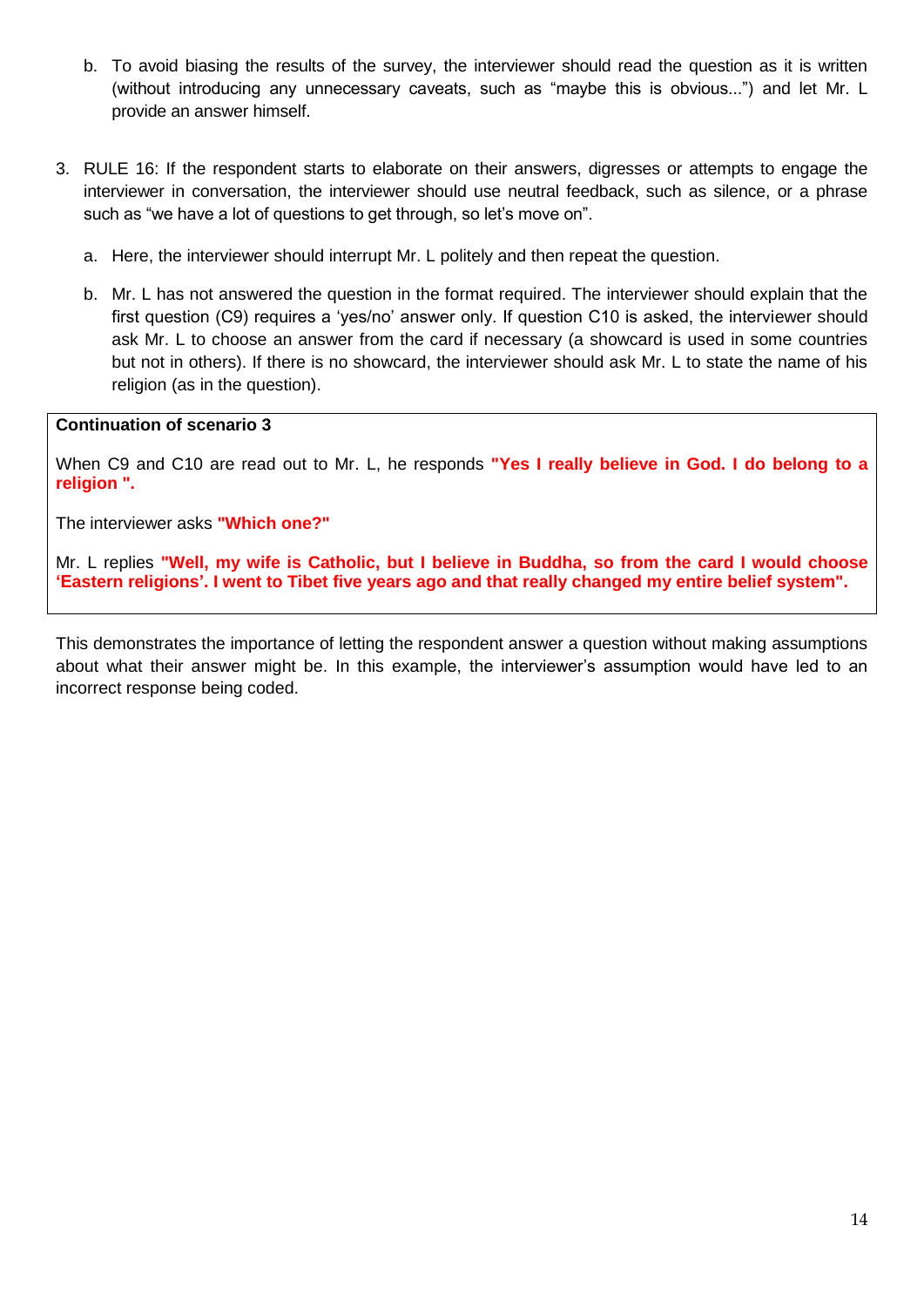## **Scenario 4: QUESTION WITH SHOWCARD 2**

The interview is now in section F.

## **ASK ALL WORKING/PREVIOUSLY WORKED**

**CARD 54** I am going to read out a list of things about your working life. Using this card, please say how much the management at your work allows/allowed you…**READ OUT…**

|            | l have/ had<br>no influence                                                                              |    |    |    |    |    |    |    |    |    | I have/had<br>complete | (Don't<br>know)<br>control |    |  |
|------------|----------------------------------------------------------------------------------------------------------|----|----|----|----|----|----|----|----|----|------------------------|----------------------------|----|--|
| <b>F27</b> | to decide<br>how your<br>own daily<br>work is/was<br>organised?                                          | 00 | 01 | 02 | 03 | 04 | 05 | 06 | 07 | 08 | 09                     | 10                         | 88 |  |
|            | The intensiation points to the pools of chouserde and goot was far $M_{\text{R}}$ L to choose an appurer |    |    |    |    |    |    |    |    |    |                        |                            |    |  |

The interviewer points to the pack of showcards and gestures for Mr. L to choose an answer.

Mr. L says **"Oh yes, I'm allowed to decide that".**

The interviewer asks **"Is that 'complete control' or somewhere in the middle?"**

Mr. L replies **"I would say something slightly above the middle".**

The interviewer says **"OK, I'll record code 7".** The interviewer codes Mr. L's response as 7.

## **The following issues with scenario 4 should be addressed:**

- 1. RULE 5: Whenever a question begins with **CARD X**, the interviewer should ensure that the respondent has the correct showcard in front of them.
	- a. The interviewer did not ensure that Mr. L had card 54 in front of him. It is essential that respondents choose an answer from the relevant showcard when required.
- 2. RULES 4 & 7: Each question should be read exactly as written in the questionnaire.

a. The interviewer did not read the question in this example! The full question wording must be read, i.e. "I am going to read out a list of things about your working life. Using this card, please say how much the management at your work allows/allowed you to decide how your own daily work is/was organised?"

- b. Even if it seems possible to interpret the question from the showcard, the interviewer must always read out the full question wording.
- 2. RULE 15: The interviewer should never assume how to interpret an answer onto a scale.
	- b. The interviewer should never help to interpret the scale. By asking 'complete control' or 'somewhere in the middle', the interviewer in this example is imposing his own categories onto the scale. Unless specified in the question, the interviewer should not read out the scale. They should allow the respondent to use the showcard to choose an answer.